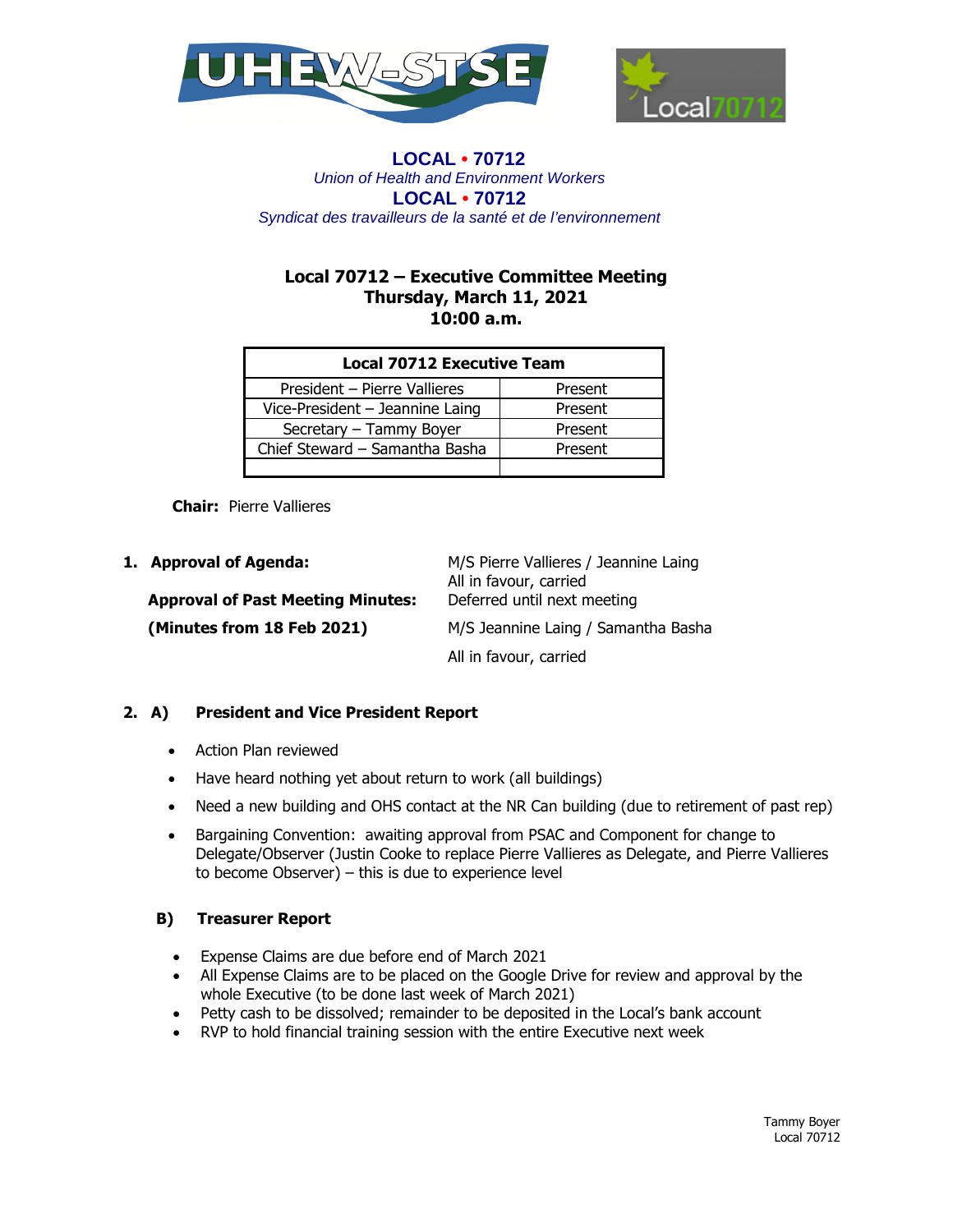



## **C) Chief Steward Report**

- Case Log not yet updated to reflect 2021 content only; reviewed all cases to date
- Anyone with Phoenix issues should be referred to the Pay Centre as their first initial step, and their HR Reps as the second step; the Local should only become involved as a last recourse, as they would automatically become third level grievances
- We have a template for Phoenix grievances if required
- Steward meeting was held recently where a case log entry was requested to be deleted, but we cannot do so as we cannot delete our records, but can only amend them
- There will be another Steward meeting soon to introduce the new Steward, Justin Cooke, to the Steward team; RVP will attend this meeting

#### **3. Moving forward after past Treasurer's Resignation**

- As of the date of this meeting, we have not yet heard back from UHEW about our Financial Review; our Ledger has been returned but the investigation is not yet complete – we can only move forward with our Reviewers once this has been fully completed
- Vice President to pass financial documents over to new Secretary-Treasurer; they are now on our Google Drive

### **4. Training for Code 699**

Course was held 24 Feb 2021

MOTION: Pay for PSAC evening training on Code 699; \$30 training allowance to be paid to Jeannine Laing and Luke Periard

M/S: Samantha Basha / Tammy Boyer

All in favour: Pierre Vallieres – aye; Jeannine Laing – aye; Tammy Boyer – aye; Samantha Basha – aye. Carried.

### **5. General Meeting 2021**

- Members to be notified of upcoming General Meeting no later than March 22 (at least 30 days prior to meeting), which is to be held April 22 @ 6pm
- Financial report does not need to be presented 30 days prior; we will provide to members once all has been received and reviewed from UHEW
- Gift cards to be purchased as swag for upcoming General Meeting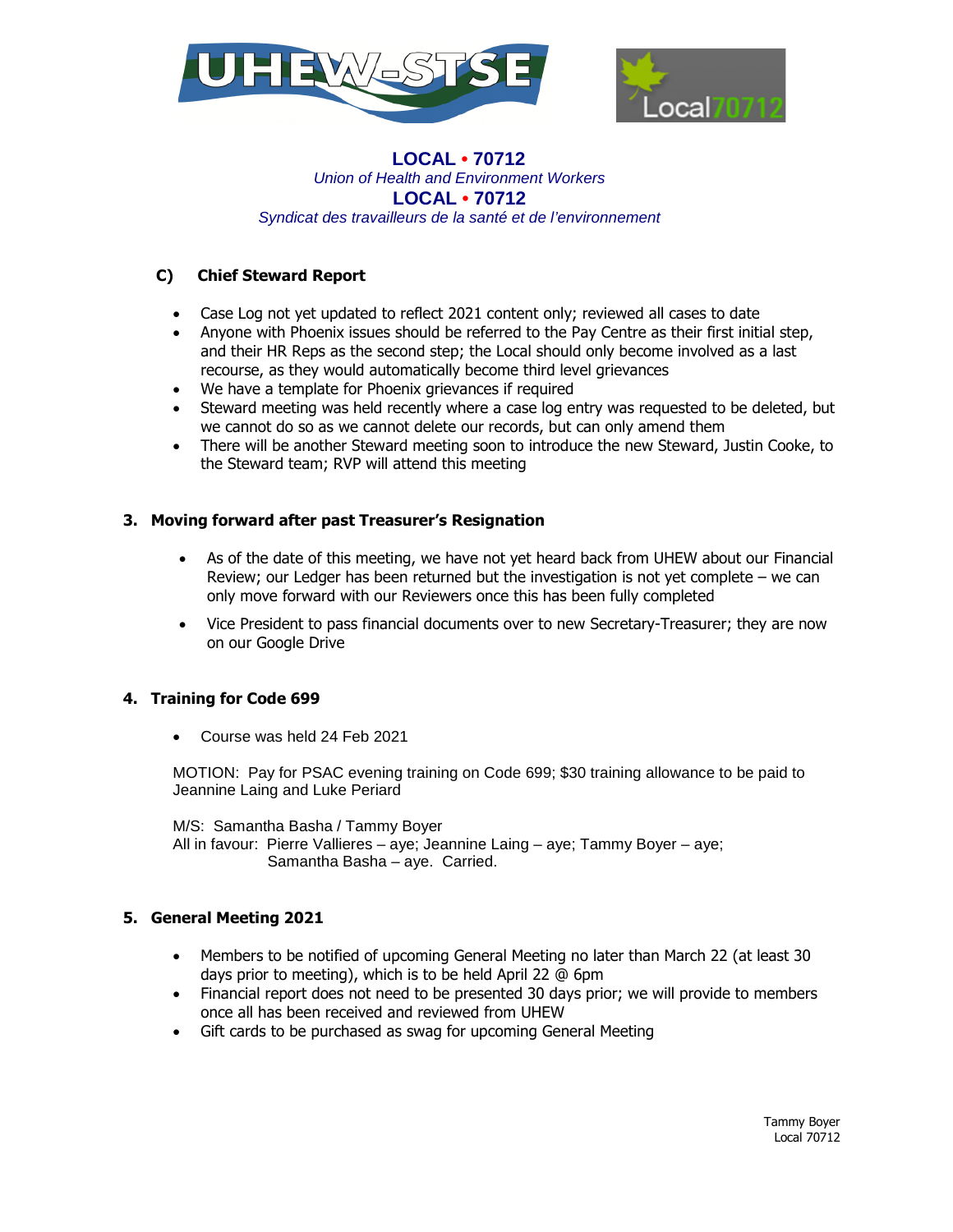



MOTION: Tammy Boyer to purchase \$600 worth of gift cards, to be distributed as door prizes for those attending our upcoming General Meeting  $(2 \times $100; 2 \times $50; 12 \times $25)$ ; Stamps to also be purchased in order to mail prizes to meeting attendees, as this meeting will be virtual

M/S: Jeannine Laing / Samantha Basha

All in favour: Pierre Vallieres – aye; Jeannine Laing – aye; Tammy Boyer – aye; Samantha Basha – aye. Carried.

 Gift to be presented to RVP for all her assistance and guidance with all Local Executive matters, but especially with respect to our 2020 Financial issues

MOTION: Jeannine Laing to purchase \$300 gift card to be presented to Rubin Kooner for all her assistance and guidance with all Local Executive matters

M/S: Samantha Basha / Tammy Boyer

In favour: Pierre Vallieres – aye; Jeannine Laing – aye; Tammy Boyer – aye; Samantha Basha – nay. Carried.

### **6. Financial Reviewer**

 John Coltess has been confirmed as one of the Local's Financial Reviewers; all Executive has been notified of his contact information

# **7. Newsletter**

- Created by Vice President and translated by President
- Will include call-out for a new NR Can building representative

# **8. NR Can Building Contact**

- The position of NR Can building contact is vacant due to the past representative's retirement
- Call-out for a new NR Can building rep will be included in next Newsletter; NR Can members will also be solicited via emailed

### **9. Resignation of Steward**

Kathy Mateer has resigned from her position as Steward

### **10. Appointment of New Steward**

 Justin Cooke has been appointed as the Local's newest Steward. He comes with much appreciated Executive/Steward experience